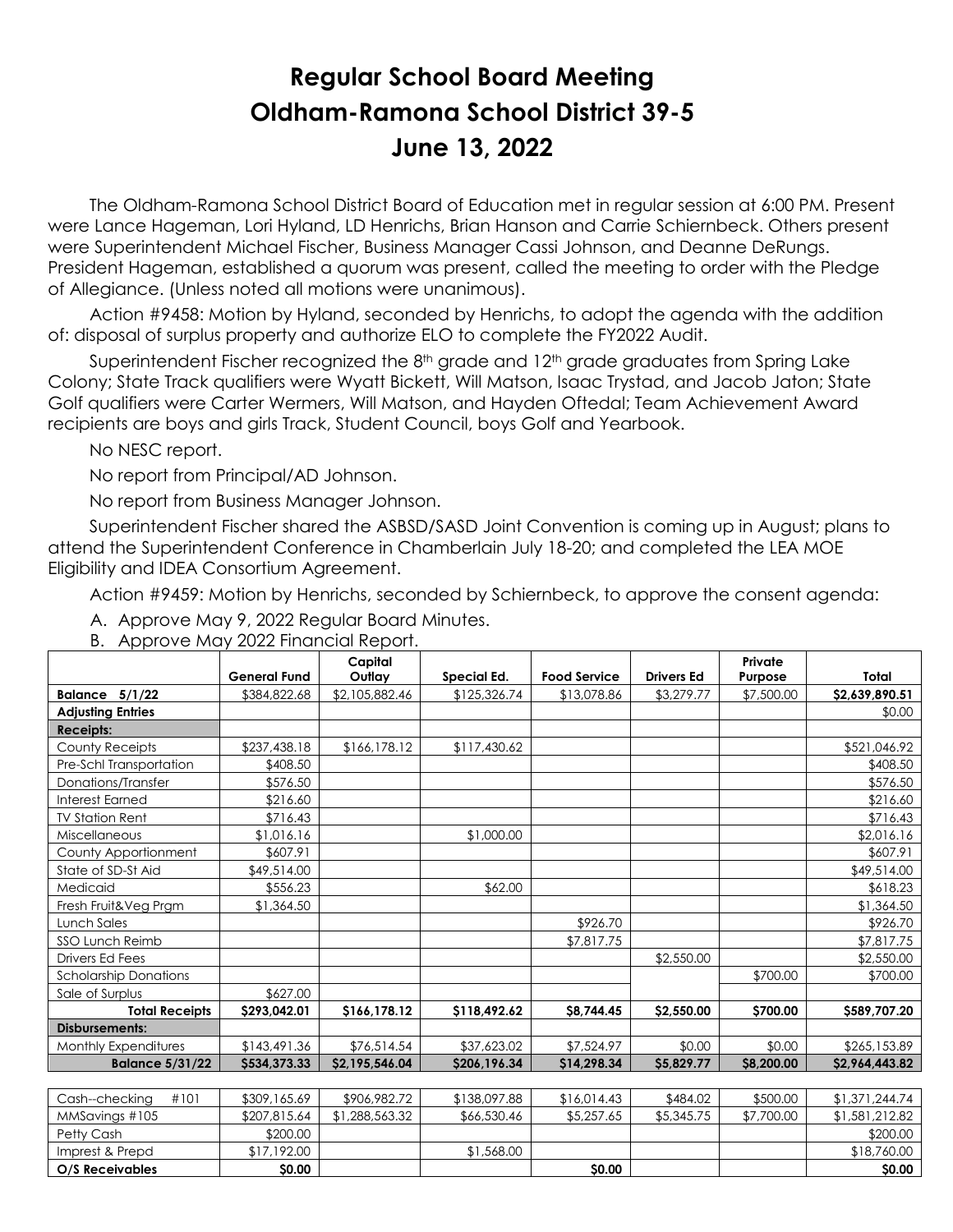| <b>Less O/S Liabilities</b> | \$0.00 |                                 |              | S6.973.74   |           |            | S6.973.74      |
|-----------------------------|--------|---------------------------------|--------------|-------------|-----------|------------|----------------|
| <b>Balance 5/31/22</b>      |        | $$534,373.33$   $$2,195,546.04$ | \$206,196.34 | \$14,298.34 | S5.829.77 | \$8,200.00 | \$2,964,443.82 |

| <b>Trust &amp; Agency Acct</b> |             |  |  |  |
|--------------------------------|-------------|--|--|--|
| Acct Bal 4/30/22               | \$39,120.69 |  |  |  |
| <b>Total Receipts</b>          | 4,667.17    |  |  |  |
| <b>Total Disbursements</b>     | 5,528.34    |  |  |  |
| <b>Balance 5/31/22</b>         | \$38,259.52 |  |  |  |

## C. Approve June 2022 Bills.

| Fund Number<br>10<br>ALLIANCE COMMUNICATIONS | <b>GENERAL FUND</b>        | Phone                            | 179.00                |           |
|----------------------------------------------|----------------------------|----------------------------------|-----------------------|-----------|
| APPEARA                                      |                            | Towels & Mops                    | 67.44                 |           |
| ASBSD                                        |                            | SY23 Dues                        | 865.74                |           |
| AUTOMATIC BUILDING CONTROLS, INC.            |                            | Service Fire Alarm System        | 1557.15               |           |
| <b>B&amp;G TRANSPORTATION LLC</b>            |                            | Bus 6, 007, 19, 20 repairs       | 1,621.94              |           |
| <b>BUD'S CLEAN-UP SERVICE INC</b>            |                            | Garbage                          | 248.70                |           |
| CENTURY BUSINESS LEASING INC.                |                            | Copies                           | 452.94                |           |
| CHILDREN'S MUSEUM OF SD                      |                            | PreK Field Trip 5.18.22          | 237.50                |           |
| CITY OF OLDHAM                               |                            | Sewer - Oldham                   | 25.00                 |           |
| <b>DAKOTA RECOGNITION/JOSTENS</b>            |                            | graduation supplies              | 19.90                 |           |
| F & M OIL                                    |                            | fuel                             | 100.75                |           |
| <b>FOX PROMO</b>                             |                            | Elementary awards                | 110.00                |           |
| Hauff Mid America Sports                     |                            | <b>BBB Awards x8</b>             | 123.60                |           |
| HOME SERVICE WATER COND.                     |                            | Salt Pellets                     | 76.00                 |           |
| <b>J. MARTIN PLUMBING</b>                    |                            | Control Board - Water Heater     | 1,089.89              |           |
| JOSH OLSON ELECTRIC, INC                     |                            | electrical repairs               | 1,209.59              |           |
| <b>JOSTENS</b>                               |                            | Diplomas                         | 303.72                |           |
| KINGBROOK RURAL WATER SYSTEM, INC            |                            | Water - Oldham                   | 44.00                 |           |
| <b>KOR MANAGEMENT</b>                        |                            | Random - Qtr2                    | 90.00                 |           |
| LAKE PRESTON SCHOOL                          |                            | Cory Greenwood Speaks            | 966.00                |           |
| MADISON DAILY LEADER                         |                            | Publish Minutes & Sample Ballot  | 334.36                |           |
| <b>MCI</b>                                   |                            | Long Distance Phone              | 55.05                 |           |
| MID-AMERICAN ENERGY                          |                            | Gas - Ramona                     | 468.80                |           |
| NORTHEAST EDUCATIONAL SERVICES CO-OP         |                            | June SpEd Services               | 12.00                 |           |
| NORTHERN STATES POWER COMPANY, MINNESOTA     |                            | Electricity - Ramona             | 1,446.06              |           |
| NORTHWESTERN ENERGY                          |                            | Oldham - Gas                     | 452.32                |           |
| O-R CUSTODIAL ACCOUNT                        |                            | Reimburse Imprest - May & June   | 1460.53               |           |
| OTTERTAIL POWER CO.                          |                            | Electricity - Oldham             | 170.00                |           |
| <b>PAUL FISCHER</b>                          |                            | Snow & Tree Removal              | 3380.00               |           |
| PERFORMANCE FOODSERVICE - MARSHALL           |                            | FFVP supplies                    | 439.26                |           |
| PROSTROLLO AUTO MALL                         |                            | Car - repair                     | 19.95                 |           |
| QUAM, BERGLIN, & POST, P.C.                  |                            | FY2021 Audit                     | 9,600.00              |           |
| RODNEY FREEMAN, JR., & OTHERS                |                            | Legal Fees                       | 1,872.70              |           |
| RUTLAND SCHOOL DISTRICT                      |                            | reimburse coaching, track        | 4,542.99              |           |
| SCHEMMER ASSOCIATES, INC, THE                |                            | Annual Engineer Inspection       | 3,675.00              |           |
| TELEPHONE SYSTEMS & SERVICE, INC.            |                            | phone maintenance                | 125.00                |           |
| TIE                                          |                            | SY23 Membership                  | 1,000.00              |           |
| <b>TOWN OF RAMONA</b>                        |                            | Water - Ramona                   | 344.00                |           |
|                                              |                            |                                  | <b>Fund Number 10</b> | 38,786.88 |
| 21<br>Fund Number                            | <b>CAPITAL OUTLAY FUND</b> |                                  |                       |           |
| <b>B&amp;G TRANSPORTATION LLC</b>            |                            | Bus #007 - starter               | 705.23                |           |
| CENTURY BUSINESS LEASING INC.                |                            | Copier Lease                     | 329.94                |           |
| DAKOTASCAPES, LLC                            |                            | Playground Installation          | 2,550.00              |           |
| HILLYARD INC.                                |                            | Vac Super Coach Pro Backpack     | 496.23                |           |
| PROSTROLLO AUTO MALL                         |                            | Suburban - airbag replacement    | 1,028.79              |           |
| TIME MANAGEMENT SYSTEMS                      |                            | Time Clock                       | 30.03                 |           |
|                                              |                            |                                  | Fund Number 21        | 5,140.22  |
| 22<br>Number                                 | SPECIAL EDUCATION FUND     |                                  |                       |           |
| CHILDREN'S CARE HOSPITAL & SCHOOL            |                            | Tuition - April 2022             | 4,912.00              |           |
| <b>FLANDREAU SCHOOL DISTRICT</b>             |                            | SpEd Director - May 2022         | 760.69                |           |
| NORTHEAST EDUCATIONAL SERVICES CO-OP         |                            | June SpEd Services               | 1,029.03              |           |
| SD DEPT OF HUMAN SERVICES                    |                            | HCBS - April & May               | 10,620.87             |           |
| <b>VALIANT LIVING</b>                        |                            | Tuition - May 2022               | 2,499.22              |           |
|                                              |                            |                                  | <b>Fund Number 22</b> | 19,821.81 |
| <b>Fund Number</b><br>51                     | <b>FOOD SERVICE FUND</b>   |                                  |                       |           |
| APPEARA                                      |                            | Towels & Mops                    | 50.00                 |           |
| <b>BRANDON VALLEY SCHOOL DISTRICT</b>        |                            | FY23 - Dakota 10 Shared Services | 2,000.00              |           |
| EAST SIDE JERSEY DAIRY, INC.                 |                            | Milk                             | 328.52                |           |
|                                              |                            |                                  |                       |           |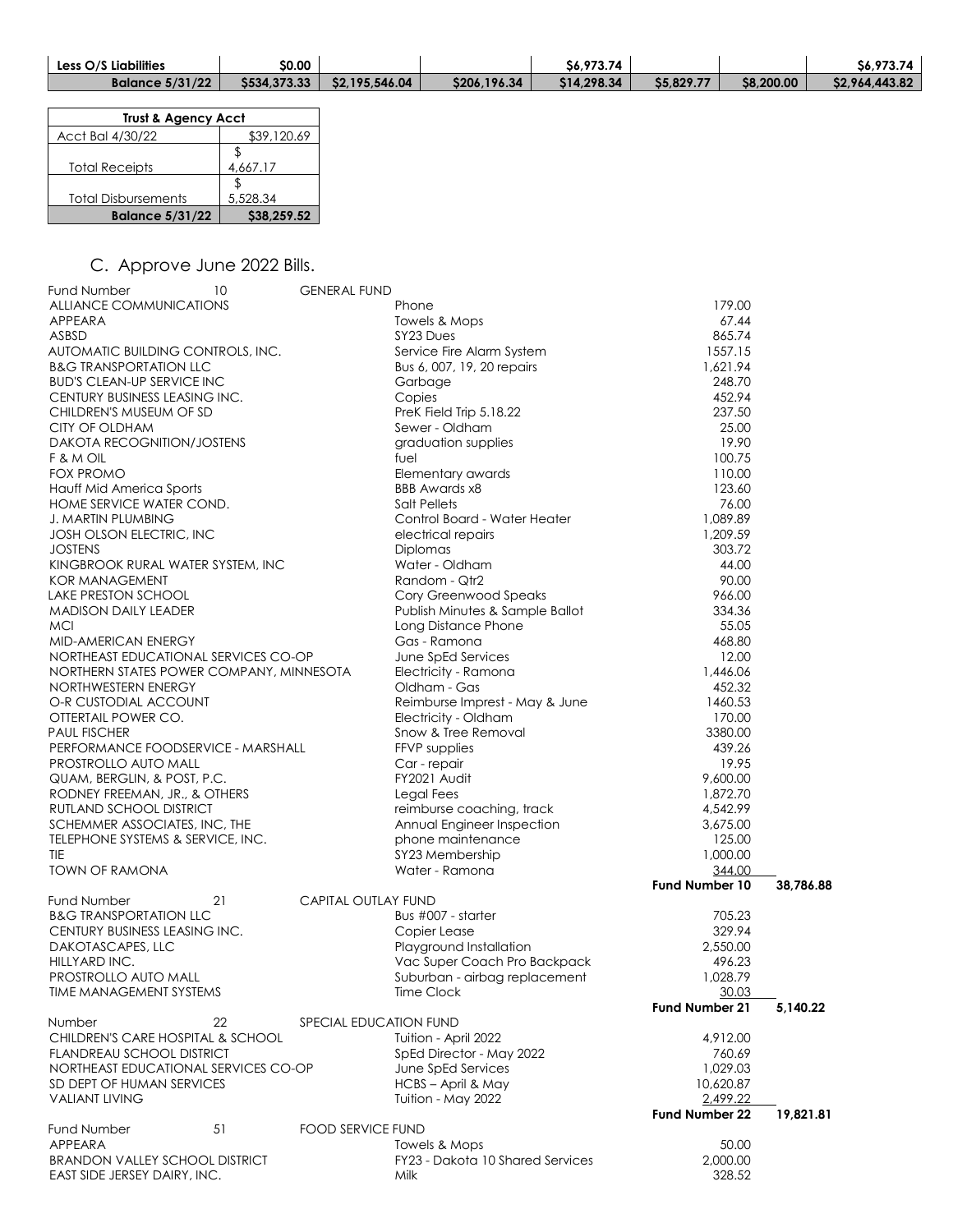| <b>HILL REFRIGERATION</b><br>O-R CUSTODIAL ACCOUNT<br><b>SUNSHINE FOODS</b> |    |                              | Compressor - Freezer<br>Reimburse Imprest - May & June<br>food supplies | 352.50<br>294.80<br>37.77<br><b>Fund Number 51</b> | 3,063.59  |
|-----------------------------------------------------------------------------|----|------------------------------|-------------------------------------------------------------------------|----------------------------------------------------|-----------|
| Fund Number                                                                 | 53 |                              | <b>ENTERPRISE FUNDS-- DRIVERS ED</b>                                    |                                                    |           |
| O-R CUSTODIAL ACCOUNT                                                       |    | Reimburse Imprest - June     |                                                                         | 150.00                                             |           |
| PROSTROLLO AUTO MALL                                                        |    |                              | Car - drivers ed brake                                                  | 143.88<br>Fund Number 53                           | 293.88    |
| Fund Number                                                                 | 76 | <b>PRIVATE PURPOSE TRUST</b> |                                                                         |                                                    |           |
| O-R CUSTODIAL ACCOUNT                                                       |    | Reimburse Imprest - May 2022 |                                                                         | 700.00                                             |           |
|                                                                             |    |                              |                                                                         | Fund Number 76                                     | 700.00    |
|                                                                             |    |                              |                                                                         | <b>Checking Account ID 1</b>                       | 67,806.38 |
| Oldham-Ramona School District                                               |    |                              | <b>JUNE 2022 P-CARD BILLS</b>                                           |                                                    |           |
| Fund Number                                                                 | 10 | <b>GENERAL FUND</b>          |                                                                         |                                                    |           |
| AMAZON/SYNCB                                                                |    |                              | supplies                                                                | 41.88                                              |           |
| <b>ARGUS LEADER</b>                                                         |    |                              | Subscription Renewal                                                    | 10.44                                              |           |
| AWARD EMBLEM                                                                |    |                              | student awards                                                          | 7.50                                               |           |
| CASEY'S                                                                     |    |                              | fuel & Work Day Lunch                                                   | 226.57                                             |           |
| <b>CUBBYS</b>                                                               |    |                              | Supt Meeting                                                            | 18.02                                              |           |
| <b>DAIRY QUEEN</b>                                                          |    |                              | Meeting                                                                 | 23.83                                              |           |
| ETSY                                                                        |    |                              | Retirement Gift                                                         | 58.61                                              |           |
| F & M OIL                                                                   |    |                              | fuel                                                                    | 109.94                                             |           |
| <b>FOREVER</b>                                                              |    |                              | <b>PreK Memory Books</b>                                                | 171.26                                             |           |
| HILLYARD INC.                                                               |    |                              | custodial supplies                                                      | 2,213.62                                           |           |
| <b>HUDL</b>                                                                 |    |                              | VB - Hudl                                                               | 450.00                                             |           |
| <b>INGALL'S HOMESTEAD</b>                                                   |    |                              | <b>Elementary Field Trip</b>                                            | 294.00                                             |           |
| LEWIS DRUG INC.                                                             |    |                              | Retirement Gift                                                         | 19.99                                              |           |
| <b>LIBRARY STORE</b>                                                        |    |                              | library supplies                                                        | 75.01                                              |           |
| NICKY'S RESTAURANT                                                          |    |                              | Meeting                                                                 | 30.85                                              |           |
| ONE STOP GAS STATION                                                        |    |                              | fuel                                                                    | 69.20                                              |           |
| ORIENTAL TRADING CO/OTC BRANDS, INC                                         |    |                              | classroom supplies                                                      | 58.95                                              |           |
| ROCKY RUN GOLF COURSE                                                       |    |                              | Cart Rental - Meet 5.23.22                                              | 179.35                                             |           |
| RUNNINGS SUPPLY, INC.                                                       |    |                              | custodial supplies                                                      | 22.18                                              |           |
| <b>SAM'S CLUB</b>                                                           |    |                              | office supplies                                                         | 49.96                                              |           |
| <b>TALK THE TEE</b>                                                         |    |                              | PreK shirts                                                             | 335.50                                             |           |
| <b>US POSTAL SERVICE</b>                                                    |    |                              | postage                                                                 | 137.40                                             |           |
| <b>WAL-MART</b>                                                             |    |                              | Vizio V-Series All-in-One Sound Bar                                     | 115.00                                             |           |
|                                                                             |    |                              |                                                                         | Fund Number 10                                     | 4,719.06  |
| Fund Number                                                                 | 21 | <b>CAPITAL OUTLAY FUND</b>   |                                                                         |                                                    |           |
| <b>BARNES &amp; NOBLE INC</b>                                               |    |                              | library books                                                           | 20.14                                              |           |
|                                                                             |    |                              |                                                                         | Fund Number 21                                     | 20.14     |
| <b>Fund Number</b>                                                          | 51 | <b>FOOD SERVICE FUND</b>     |                                                                         |                                                    |           |
| <b>GRAINGER, INC</b>                                                        |    |                              | Fuse - garbage disposal                                                 | 13.31                                              |           |
| RUNNINGS SUPPLY, INC.                                                       |    |                              | Fuse - dishwasher                                                       | 4.99                                               |           |
| <b>SAM'S CLUB</b>                                                           |    |                              | disposable plates                                                       | 36.46                                              |           |
| <b>SUNSHINE FOODS</b>                                                       |    |                              | disposable plates                                                       | 32.45                                              |           |
|                                                                             |    |                              |                                                                         | Fund Number 51                                     | 87.21     |
|                                                                             |    |                              |                                                                         | <b>Checking Account ID 1</b>                       | 4,826.41  |
| Checking Account ID                                                         | 7  | <b>Fund Number</b>           | <b>TRUST &amp; AGENCY ACCOUNTS</b><br>71                                |                                                    |           |
| CASEY'S                                                                     |    |                              | <b>Teacher Appreciation</b>                                             | 110.05                                             |           |
| <b>DAIRY QUEEN</b>                                                          |    |                              |                                                                         | 96.93                                              |           |
| <b>MADISON COMMUNITY CENTER</b>                                             |    |                              | Penny War class winners<br>AR Party                                     | 123.00                                             |           |
| <b>PIZZA RANCH</b>                                                          |    |                              | AR Party                                                                | 209.63                                             |           |
| <b>TASTE AND SEE FRESH KITCHEN</b>                                          |    |                              | Coaching Session                                                        | 47.87                                              |           |
|                                                                             |    |                              |                                                                         | <b>Fund Number 71</b>                              | 587.48    |
|                                                                             |    |                              |                                                                         | <b>Checking Account ID 7</b>                       | 587.48    |
|                                                                             |    |                              |                                                                         |                                                    |           |

 Business Manager Johnson reported that the Oldham-Ramona School District 39-5 held a Special School Election on May 10, 2022. The election was for the purpose of reorganization with the Rutland School District 39-4. There were 530 registered voters in the school district and 260 ballots voted, for a voter turnout of 49.1%.

 The following board members were appointed to Board of Canvassers for the Oldham-Ramona School District 39-5 Reorganization Election: Lance Hageman, Lori Hyland, Brian Hanson, LD Henrichs, and Carrie Schiernbeck.

 Action # 9460: Motion by Hanson, seconded by Schiernbeck to approve adding the six absentee voters listed in the registration book to the Ramona precinct pollbook.